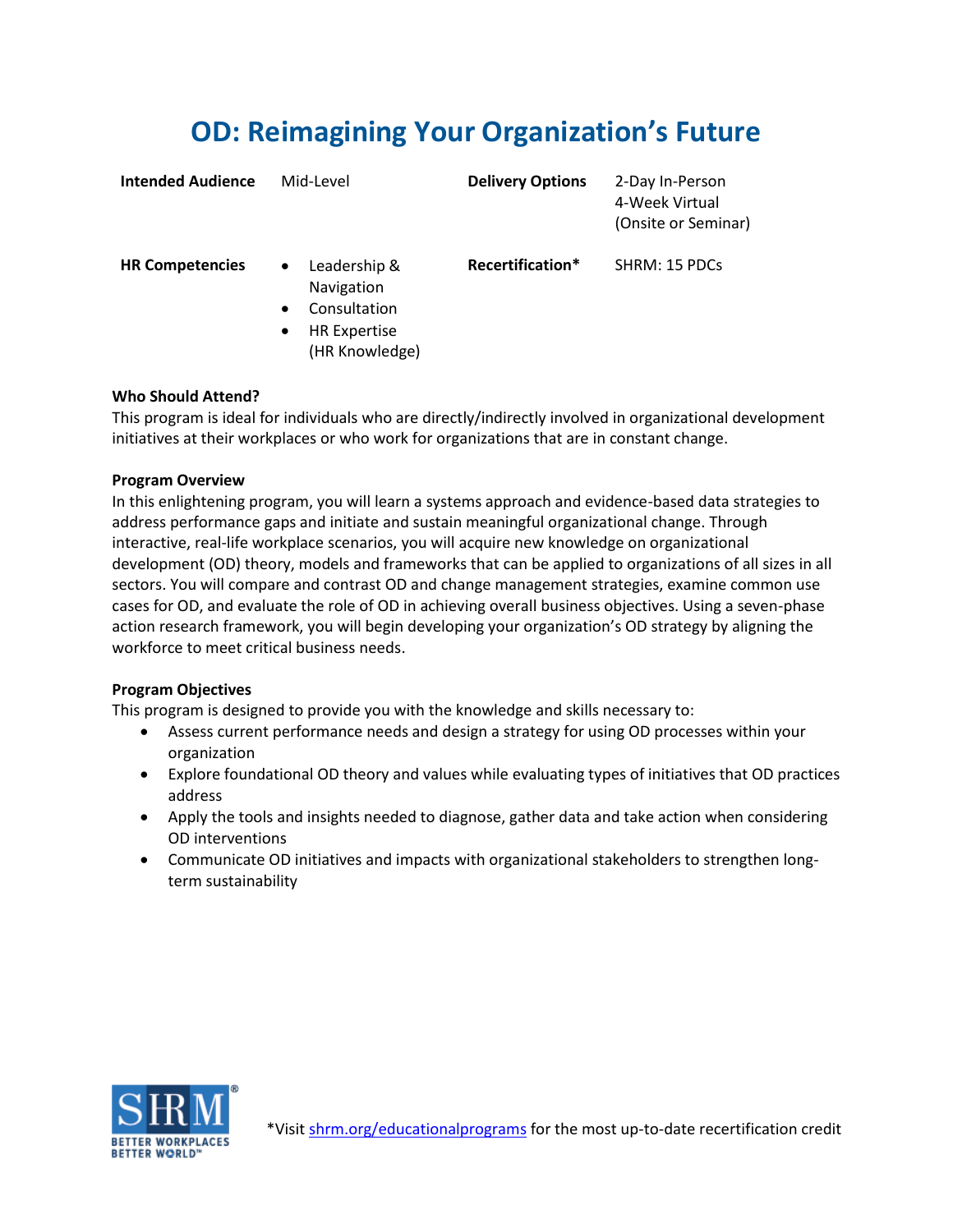## **Program Modules**

This program includes the following modules:

#### **Module 1: Introduction**

- Welcome
- SHRM competency model
- Learning objectives
- Agenda

## **Module 2: What is OD?**

- What makes OD different?
- Where does OD help?
- The OD process
- Discussion: OD today
- OD in practice
- OD skills assessment

# **Module 3: Organizations as Systems**

- The systems thinking approach
- Role of an OD in an organization
- The business case for OD
- Aligning strategy formulation to business goals
- The McKinsey 7S Model
- Using McKinsey 7S
- Case study

## **Module 4: Framing Organizations**

- The four frame model
- Reframing change
- Reframing leadership
- Understanding the culture of an organization
- Talking culture transformation
- Case study
- Trending uses for OD
- HR's role in team development
- Team performance model: Creating stages
- Team performance model: Sustaining changes

## **Module 5: Action Research and Change Management**

- Relationship between change management and OD
- Change management and OD commonalities
- Change management in organizations
- The action research model
- Value of action research